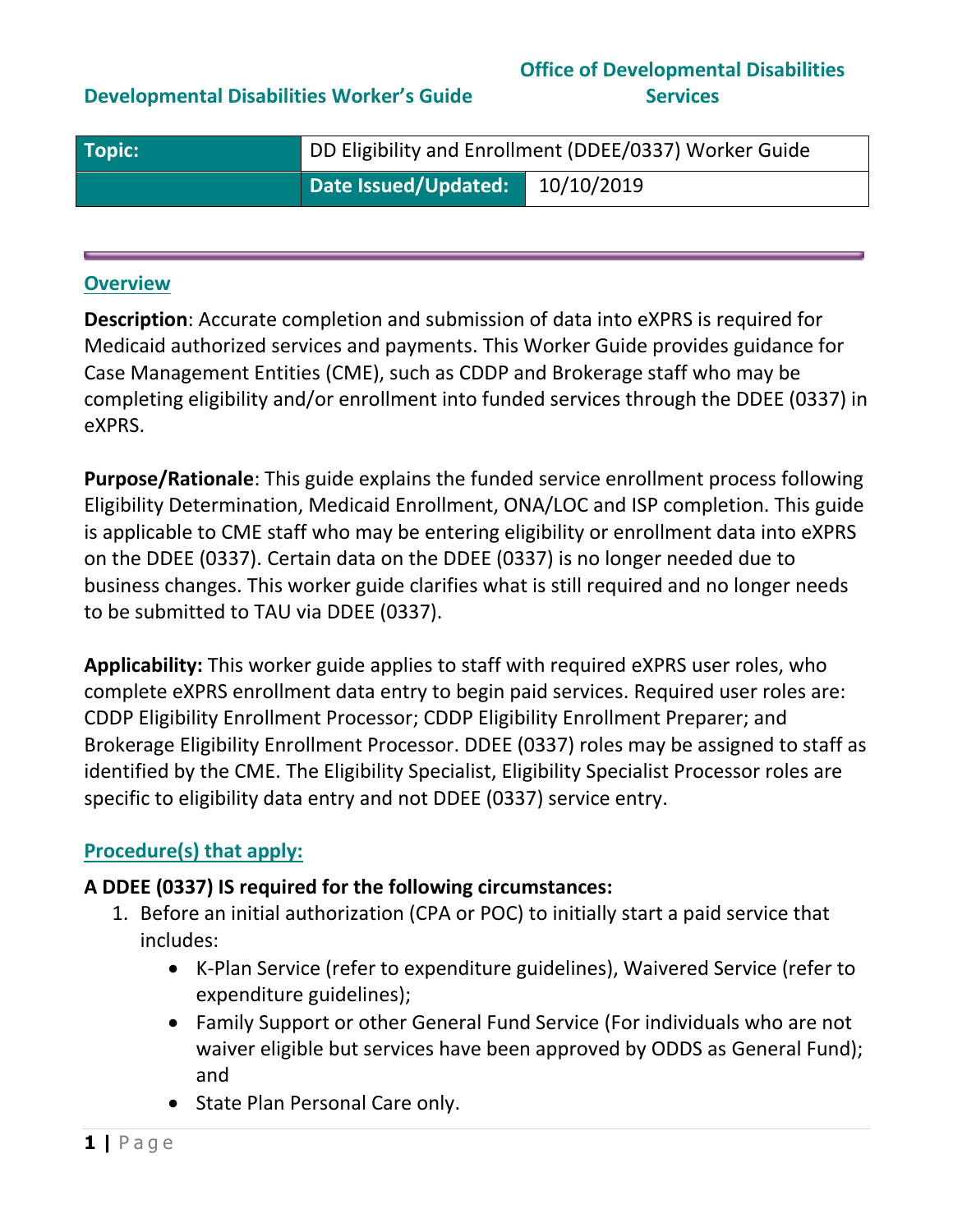**Note:** At least one service must be requested before submitting a DDEE (0337).

- 2. For General Fund Requests:
	- o If an individual loses Medicaid, and the CME sends a NOPA, a DDEE is needed in order to code GF for the 1st day of no Medicaid through the NOPA end date; and
	- o After a NOPA effective date, if paid services continue.
- 3. Change of service settings such as to or from foster care, residential, or in-home.
- 4. Name changes which require that there is attached/submitted legal documentation for name change such as a copy of a birth certificate or legal Oregon ID. A court document may be used to provide supplemental verification of the name change.
- 5. Data corrections such as corrections to enrollment start or termination dates, deletions, etc.
- 6. Create or merge a prime number. For instance, the request for a prime number if the individual has never had a Medicaid service and does not have a prime number, or a prime number merge if an individual has two prime numbers.
- 7. DD Eligibility data corrections or deletions under View Client, such as date changes or incorrect eligibility information.
- 8. When an individual completely exits paid services (i.e. moves out of state or is deceased).

**Note**: If SE258 is selected as the enrollment plan service, for children's foster care, certain types of changes to a child's foster care case must be reported to the Children's Foster Care Unit, Federal Resource/SSI Unit, and Children's Medical Eligibility Unit (CMEU). For the new reporting process for children's foster care, please refer to the ODDS Child Foster Care Update Reporting Form, DHS 2755.; and transmittal (number).

# **Authorizations in eXPRS can be processed without the DDEE (0337), meaning a DDEE (0337) Is NOT required for:**

- 1. CME Transfers with no change in service setting. This includes transfers such as foster home-to-foster home, from one in-home address to a new in-home address, etc.
- 2. Address Changes. Remember, notification is required for children's foster care.
- 3. Adding or removing services for an individual already in a waiver or K-plan (for instance changing from waiver to K-plan or additions such as adding transportation to a plan for individuals already in foster care).
- 4. When an individual is absent from the service setting because they transfer to:
	- a. Hospital;
	- b. Jail;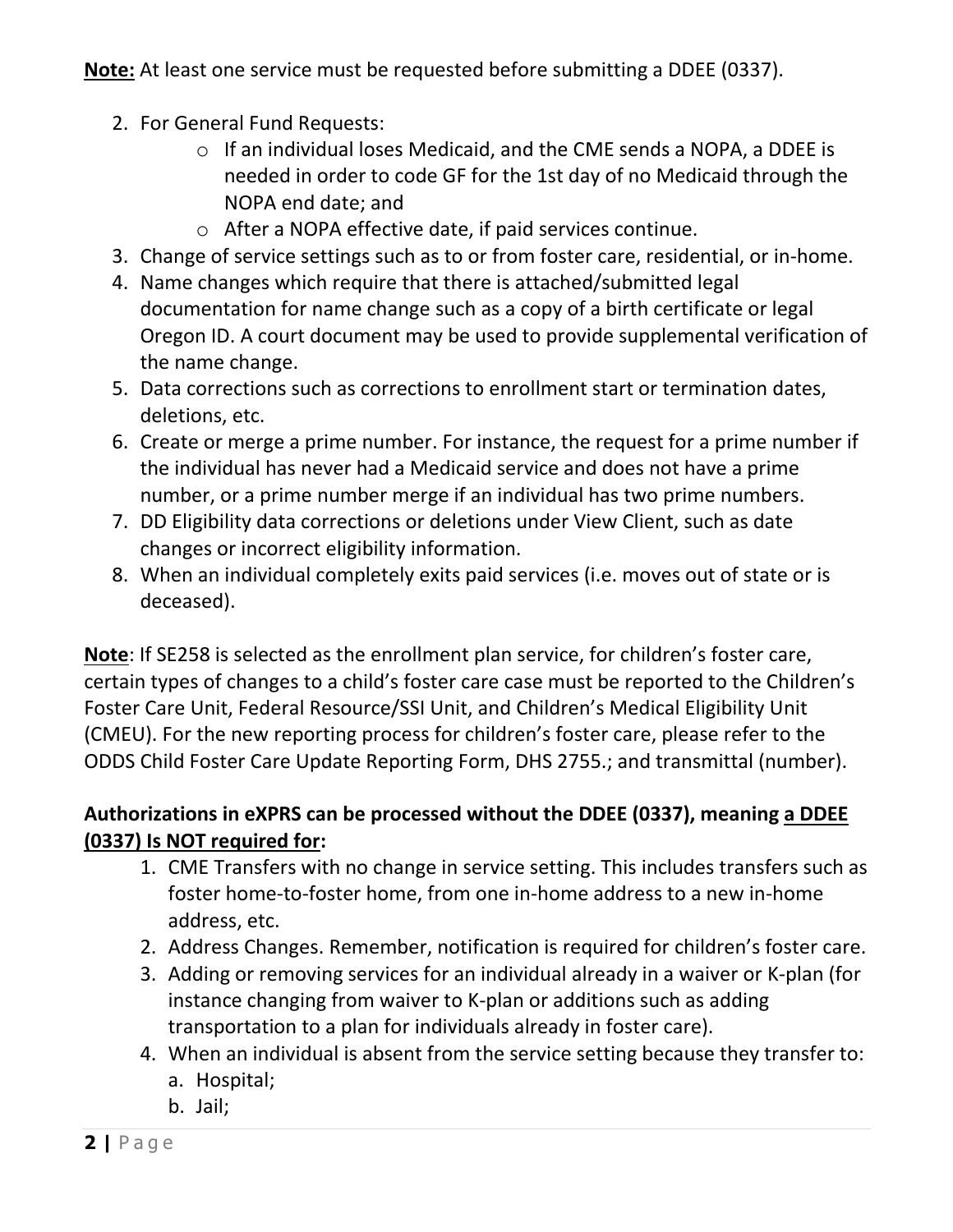- c. Nursing Facility; and
- d. in circumstances where payment to the provider would be suspended or shut off (such as when whereabouts are unknown or there are extended family visits/vacations).
- 5. When entering eligibility data into eXPRS.
- 6. For entry into non-waivered case management only (brokerage or CDDP).

## **CME Responsibilities**

CMEs must still monitor Service Deliveries (SDs) and/or claims to ensure that no billing occurs while the individual is in a facility paid for with other federal/state funds. See the [Service Monitoring Guidelines](http://www.dhs.state.or.us/spd/tools/dd/cm/Service%20Monitoring%20Guidelines%20v2012.pdf) and the [Case Management Contact Requirements](http://www.dhs.state.or.us/spd/tools/dd/cm/Case-Management-Contact-Requirements-Technical-Guide.pdf)  [Technical Guide](http://www.dhs.state.or.us/spd/tools/dd/cm/Case-Management-Contact-Requirements-Technical-Guide.pdf) for further direction.

## **DD Eligibility Enrollment page in eXPRS**

Refer to the "How To" DDEE (0337) guides: (Links to the "How To" guides will be provided in the Final Draft of this worker's guide).

The CDDP Eligibility Enrollment Processor, CDDP Eligibility Enrollment Preparer or Brokerage Eligibility Enrollment Processor (roles may be assigned to staff as identified by the CME) enter information on the DDEE (0337) page of eXPRS:

- **Client Information:** Demographic information is pre-populated when the Prime Number is clicked on. When creating a DDEE (0337) for an individual with no Prime #, the CME will need to enter the required fields. Although not required, for new Prime # requests, it is recommended that a Social Security Number be obtained to mitigate duplication.
- **Enrollment Plan Service**: The earliest date of enrollment for paid services is the start date of the ISP. The enrollment date cannot be the date of the case management's face-to-face LOC evaluation and signature unless the individual also has Medicaid and there is an authorized ISP in place. If DHS does not approve the LOC for any reason, you must submit a funding request.
	- o Services should not be provided until the above steps have been completed.
	- o If all the above steps are not completed but services were provided in error, refer to the [ODDS Exceptions](https://www.oregon.gov/DHS/SENIORS-DISABILITIES/DD/Pages/Exception-Step1.aspx) webpage to request an exception.
- **Additional Information:** This is the comments section of the form. Users have 500 characters to leave any notes they'd like to communicate with the state DD TAU staff. Please, do not be shy about using this section. The more information you share, the easier and quicker your form will be processed.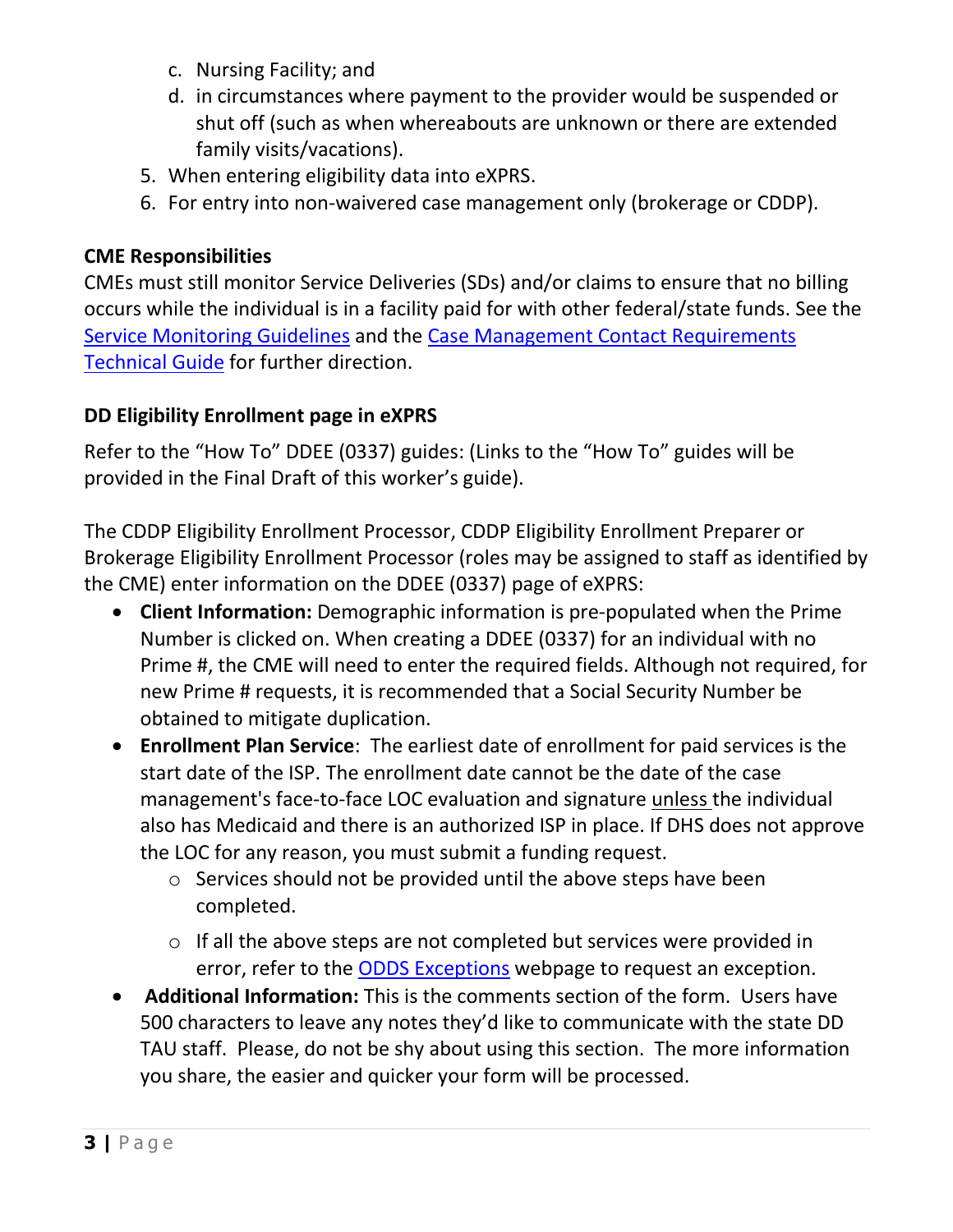• **SC/PA:** Select the appropriate Service Coordinator or Personal Agent listed in the dropdown. If the SC or PA is not listed in the drop-down, the CME must submit an eXPRS User Enrollment Form. CDDPs use the [Local Authority/CDDP User](https://apps.state.or.us/exprsDocs/EnrollLocalAuthUser.pdf)  [Enrollment Form.](https://apps.state.or.us/exprsDocs/EnrollLocalAuthUser.pdf) Brokerages use the [DD Brokerage User Enrollment Form.](https://apps.state.or.us/exprsDocs/EnrollBrokerageUser.pdf)

**Note:** Attachments can be added at the top of the DDEE (0337). Example: Name Change, NOPA, ODDS Funding Approval document, etc.

#### **CDDP View:**

| <b>DD Eligibility Enrollment</b>                                 |                          |  |  |  |  |
|------------------------------------------------------------------|--------------------------|--|--|--|--|
| <b>TAU Status: Draft</b>                                         |                          |  |  |  |  |
| <b>Community Developmental Disability Program: Marion - 2429</b> |                          |  |  |  |  |
| <b>Attach File:</b><br>Browse                                    | No file selected.        |  |  |  |  |
| hì                                                               | Attach                   |  |  |  |  |
| Client Information                                               |                          |  |  |  |  |
| Client Prime: AA111A1A                                           | SSN:<br>*DOB: 4/16/1999  |  |  |  |  |
| *Last Name: Bone                                                 | *First Name:<br>Wish     |  |  |  |  |
| <b>Birth Name/Alias:</b>                                         | *Ethnicity: Non-Hispanic |  |  |  |  |
| *Gender: Female                                                  | *Race: White             |  |  |  |  |

#### \* Enrollment Plan Service

\*\*\* The earliest date of enrollment for paid services is the start date of the ISP. The enrollment date cannot be the date of the case management's face-to-face LOC evaluation and signature unless the individual also has Medicaid and there is an authorized ISP in place. If DHS does not approve the LOC for any reason, you must submit a funding request.

| 賱 | 賱                                                                     |
|---|-----------------------------------------------------------------------|
|   |                                                                       |
|   |                                                                       |
|   |                                                                       |
|   |                                                                       |
|   |                                                                       |
|   | m                                                                     |
|   |                                                                       |
|   |                                                                       |
|   | "Additional Information to Assist the State With Processing (126/500) |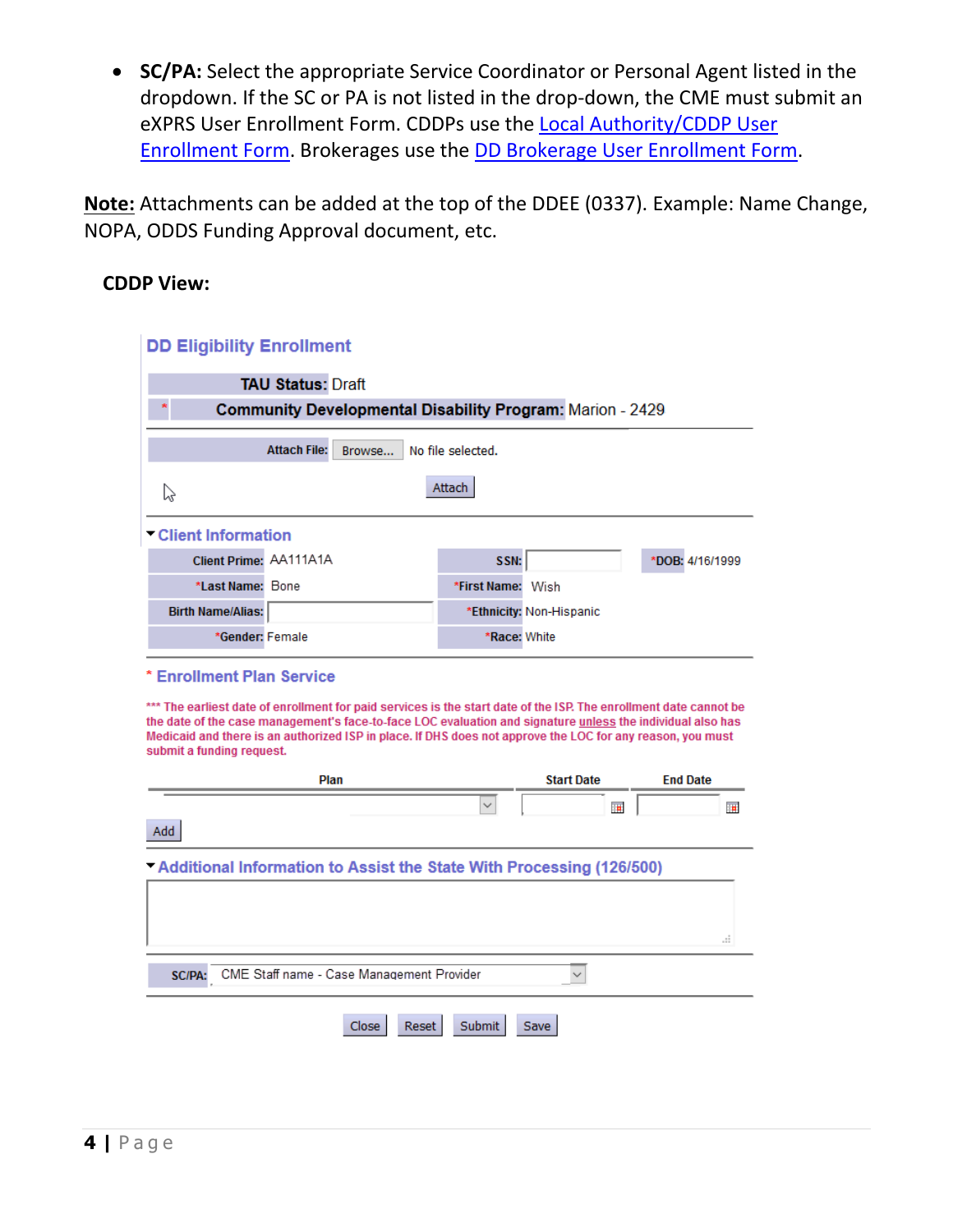#### **Brokerage View:**

| <b>DD Eligibility Enrollment</b>               |                                                                                                                                                                                                                                                                                                                                               |                      |                   |                 |  |
|------------------------------------------------|-----------------------------------------------------------------------------------------------------------------------------------------------------------------------------------------------------------------------------------------------------------------------------------------------------------------------------------------------|----------------------|-------------------|-----------------|--|
| <b>TAU Status: Draft</b>                       |                                                                                                                                                                                                                                                                                                                                               |                      |                   |                 |  |
| NW Community Connection dba INW<br>*Brokerage: |                                                                                                                                                                                                                                                                                                                                               |                      |                   |                 |  |
|                                                | <b>Attach File:</b><br>Browse                                                                                                                                                                                                                                                                                                                 | No file selected.    |                   |                 |  |
|                                                |                                                                                                                                                                                                                                                                                                                                               | Attach               |                   |                 |  |
| Client Information                             |                                                                                                                                                                                                                                                                                                                                               |                      |                   |                 |  |
| Client Prime: BB111B1B                         |                                                                                                                                                                                                                                                                                                                                               | SSN:                 |                   | *DOB: 7/12/1957 |  |
| *Last Name: Green                              |                                                                                                                                                                                                                                                                                                                                               | *First Name: Ever    |                   |                 |  |
| <b>Birth Name/Alias:</b>                       |                                                                                                                                                                                                                                                                                                                                               | *Ethnicity: Hispanic |                   |                 |  |
| *Gender: Male                                  |                                                                                                                                                                                                                                                                                                                                               |                      |                   |                 |  |
| * Enrollment Plan Service                      |                                                                                                                                                                                                                                                                                                                                               | *Race: White         |                   |                 |  |
| submit a funding request.                      | *** The earliest date of enrollment for paid services is the start date of the ISP. The enrollment date cannot be<br>the date of the case management's face-to-face LOC evaluation and signature unless the individual also has<br>Medicaid and there is an authorized ISP in place. If DHS does not approve the LOC for any reason, you must |                      |                   |                 |  |
|                                                | Plan                                                                                                                                                                                                                                                                                                                                          |                      | <b>Start Date</b> | <b>End Date</b> |  |
| Add                                            |                                                                                                                                                                                                                                                                                                                                               |                      | <b>Fax</b>        | 屇               |  |
|                                                | "Additional Information to Assist the State With Processing (0/500)                                                                                                                                                                                                                                                                           |                      |                   | Æ               |  |
|                                                | SC/PA: CME Staff name - Case Management Provider                                                                                                                                                                                                                                                                                              |                      | $\checkmark$      |                 |  |

## **CDDP: How to complete a DDEE (0337) for an Admin Exam:**

- 1. Select Admin Exam Coding Request in the drop down under Enrollment Plan Service
- 2. Enter the date of service in the start date under Enrollment Plan Service
- 3. In the notes section enter the address, city, state, zip code and phone number
- 4. If the individual is a minor enter a parent's full name, date of birth and, if provided, a Social Security Number in the notes section.
- 5. Enter the Eligibility Specialist's Name